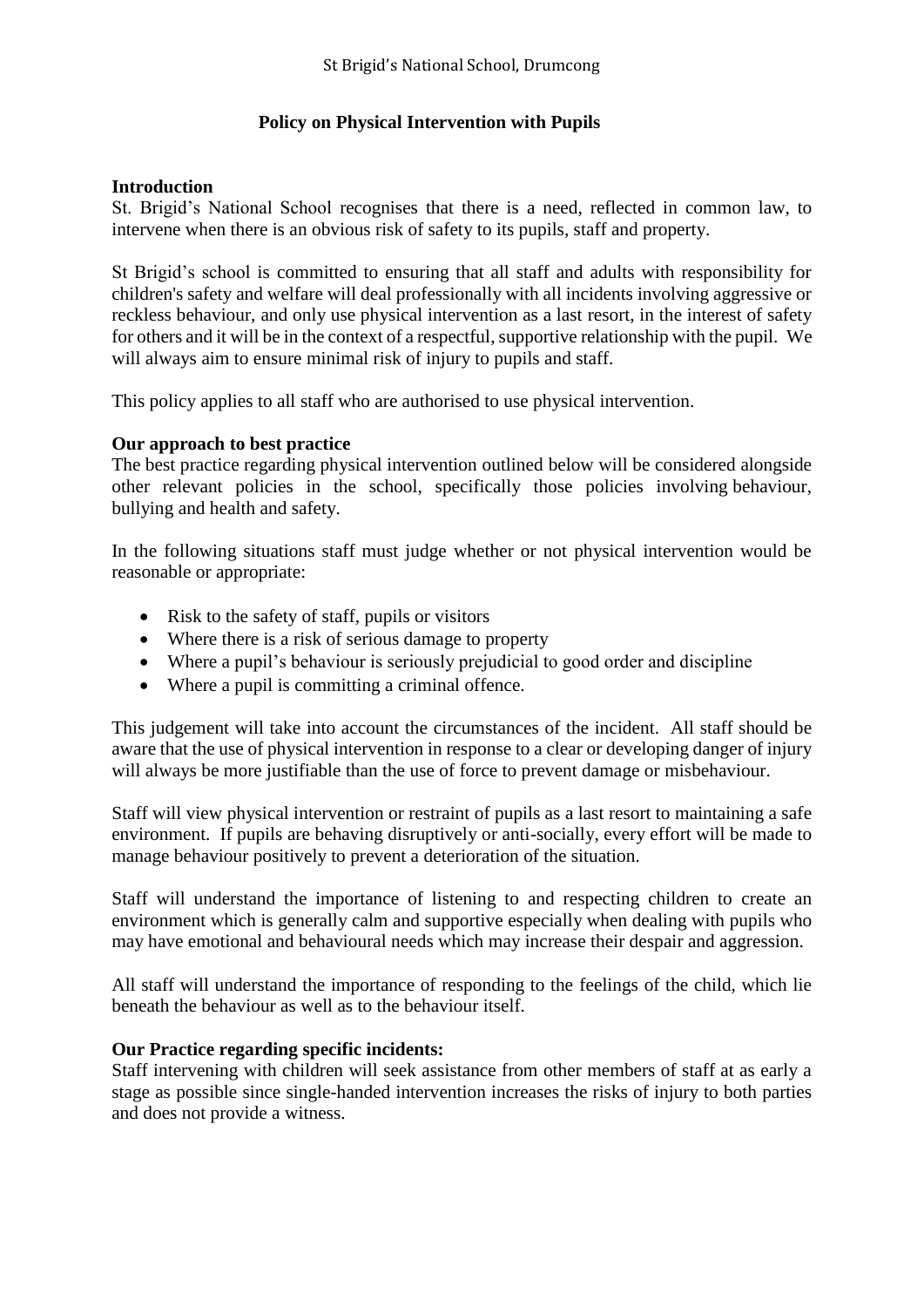All staff who become aware that another member of staff is intervening physically with a pupil will have a responsibility to provide a presence, and to offer support and assistance should this be required.

Before intervening in a non-emergency, consideration will be given to whether or not other staff members are available to assist.

Where possible, staff members who have not been involved in the initial confrontation leading up to an incident, may be in a better position to intervene or restrain the pupil if this proves necessary.

A pupil's behaviour may be adversely affected by the presence of an audience. Wherever possible, the audience will be removed, or if this is not possible, the pupil will be removed from the audience. The pupil and member(s) of staff will withdraw to a quiet, but not completely private, place (e.g. two members of staff should be present or a door left open so that others are aware of the situation).

Staff will be aware of the need to tell the pupil being restrained, in a calm and gentle manner that the reason for the intervention is to keep the pupil and others safe. Staff will explain that as soon as the pupil calms down, she/he will be released.

All staff are aware that there is a back-up system in place to enable staff to call for help in emergencies.

# **Physical Intervention/Restraint Approaches which can be regarded as reasonable in appropriate circumstances**

The following approaches are regarded as reasonable in appropriate circumstances:

Holding for security and to reduce anxiety, where there is potential risk, even if the pupil is not yet out of control. This is best used when the pupil is anxious or confused. Its purpose is to defuse or prevent escalation*.* Staff should take care that their actions should in no way be capable of being interpreted by the pupil as aggression.

- Physically interposing between pupils
- Blocking a pupil's path
- Leading a pupil by the hand or arm
- Shepherding a pupil away by placing a hand in the centre of the back
- In extreme cases using restrictive holds

## **Holds to be avoided except for the most extreme circumstances**

The following holds will **not** generally be used other than in the most extreme emergency. This is when emergency action is needed to prevent the risk of **serious** injury or loss of life (e.g. to prevent a pupil running into a busy road or to stop an extremely violent assault on one pupil by another pupil).

- Holding a pupil around the neck, or by the collar, or in any other way that might restrict a pupil's ability to breathe
- Slapping, punching or kicking a pupil
- Twisting or forcing limbs against a joint
- $\bullet$  Tripping a pupil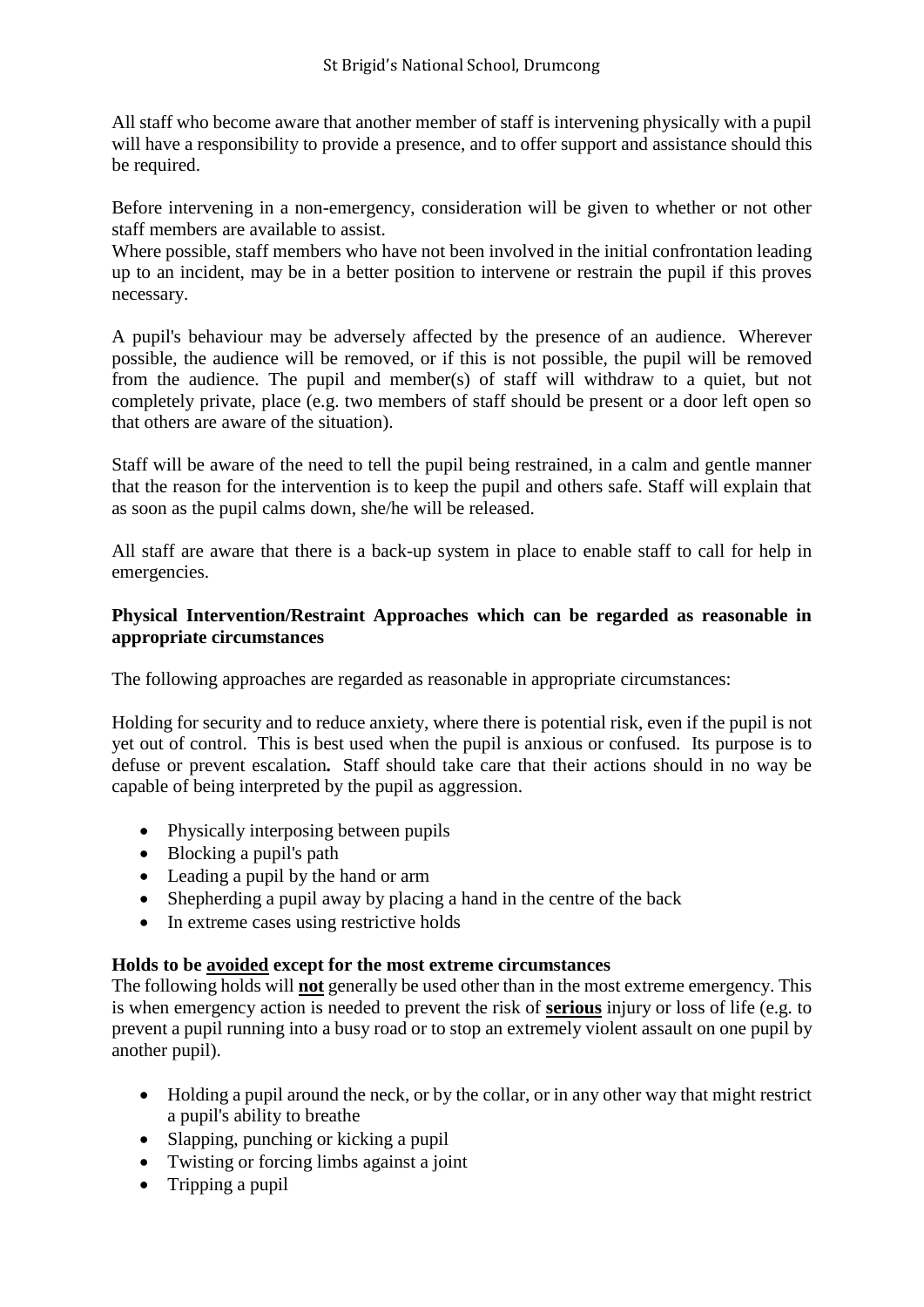- Holding a pupil by the hair or ear
- Holding a pupil face down on the ground

## **Recording an incident**

All incidents that result in non-routine interventions will be recorded in detail.

Contemporaneous notes (i.e. written within 24 hours of the incident's occurrence) will be made by the staff member involved in the original incident.

Similarly, contemporaneous notes will also be made by any other members of staff involved (i.e. as witnesses or additional providers of support). The notes will be signed and dated.

The notes will contain the following information:

- The name(s) and the job title(s) of the member(s) of staff who used reasonable force
- The name(s) of the pupil(s) involved
- When and where the incident took place
- Names of staff and pupils who witnessed the incident
- The reason that force was necessary
- The progress of the incident. Include details of:
	- o Behaviour of the pupil which led up to the incident
	- o Any attempts to resolve the situation
	- o What was said by staff and pupil
	- o The degree of force used
	- o How it was applied
	- o How long it was used for
- The pupil's response and the eventual outcome
- Details of any injuries suffered by either staff or pupils
- Details of any damage to property
- Details of any medical treatment required Details of any follow-up, including contact with the parents/carers of the pupil(s) involved
- Any other relevant details e.g. the involvement of any other agency, e.g. the Gardaí

Pupil witnesses may also be asked to provide a written account if appropriate.

These notes should be kept in the pupil's file and retained in accordance with the school's retention schedule.

Routine incidents of physical intervention, usually for pupils with identified needs as set out in the pupil's Individual Education Plan; Individual Behaviour Plan will need to be recorded as follows:

- Name of child
- Date
- Name of member of staff who intervened
- Name of any witnesses
- Brief description of the reason for intervention
- Brief description of action taken
- Details of any follow up with parents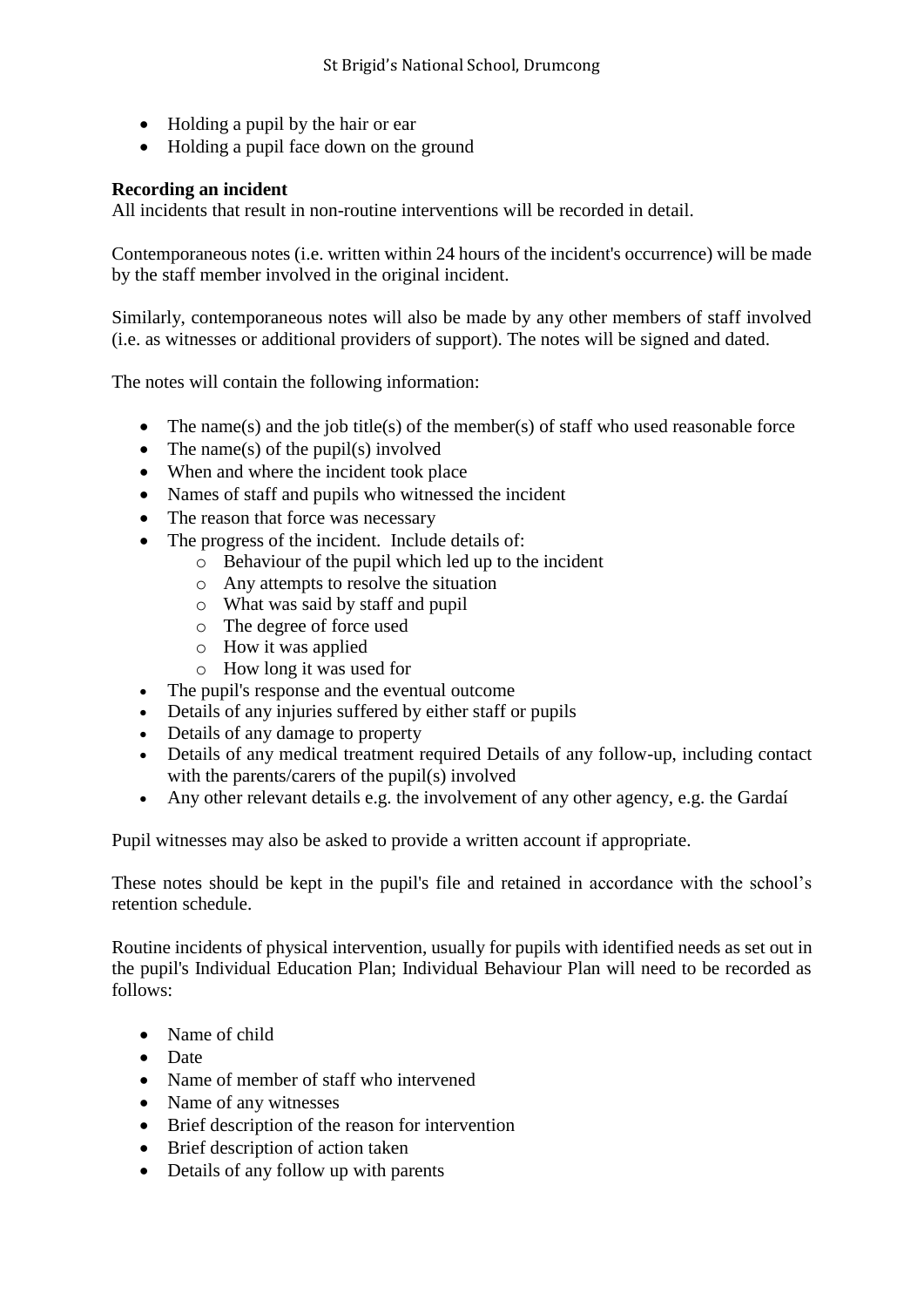#### **Debriefing Arrangements**

The pupil and the member of staff will be checked for any sign of injury after an incident. First aid will be administered to anyone who requires it.

The pupil will be given time to become calm while staff continue to supervise her/him. When the pupil regains complete composure, a senior member of staff (or her nominee) will discuss the incident with the pupil and try to ascertain the reason for its occurrence. The pupil will be given an opportunity to explain things from her/his point of view. All necessary steps will be taken to re-establish the relationship between the pupil and the member(s) of staff involved in the incident.

In cases where it is not possible to speak to the pupil on the same day as the incident occurred, the debrief will take place as soon as possible after the pupil returns to school.

All members of staff involved will be allowed a period to debrief and recover from the incident. This may involve access to external support. A senior member of staff (or her/his nominee) will provide support to the member of staff involved.

The Principal will be informed at the earliest possible opportunity of any incidents where physical intervention or restraint was used. The Principal (or her nominee) will initiate the recording process if not already underway and review each incident to ensure that any necessary lessons are learned.

#### **Training Needs of Staff**

In cases where it is known that a pupil will require physical intervention on occasions, appropriate training will be provided for relevant staff. Staff involved will identify their training needs in this area.

#### **Authorisation of staff to use physical intervention**

We recognise that most of the time physical intervention will only be used as a last resort to maintain a safe environment.

All teaching staff is, by the nature of their roles, authorised to use physical intervention as appropriate. Non-teaching staff will require specific authorisation, either temporarily or permanently. This authorisation can only be given by the Principal or someone deputising for the Principal when she is absent.

Board of Management will be informed of the number of physical interventions.

#### **Arrangements for Informing Parents**

Parents will be informed of the school's policy regarding physical intervention in the following ways:

- At the outset of the introduction of this policy, all parents/carers will be informed about the policy
- Staff members working with particular children who have learning or physical disabilities (and who may have Student Support Plans, Individual Behaviour Plans) may need to use specific techniques routinely to manage challenging behaviour. Such